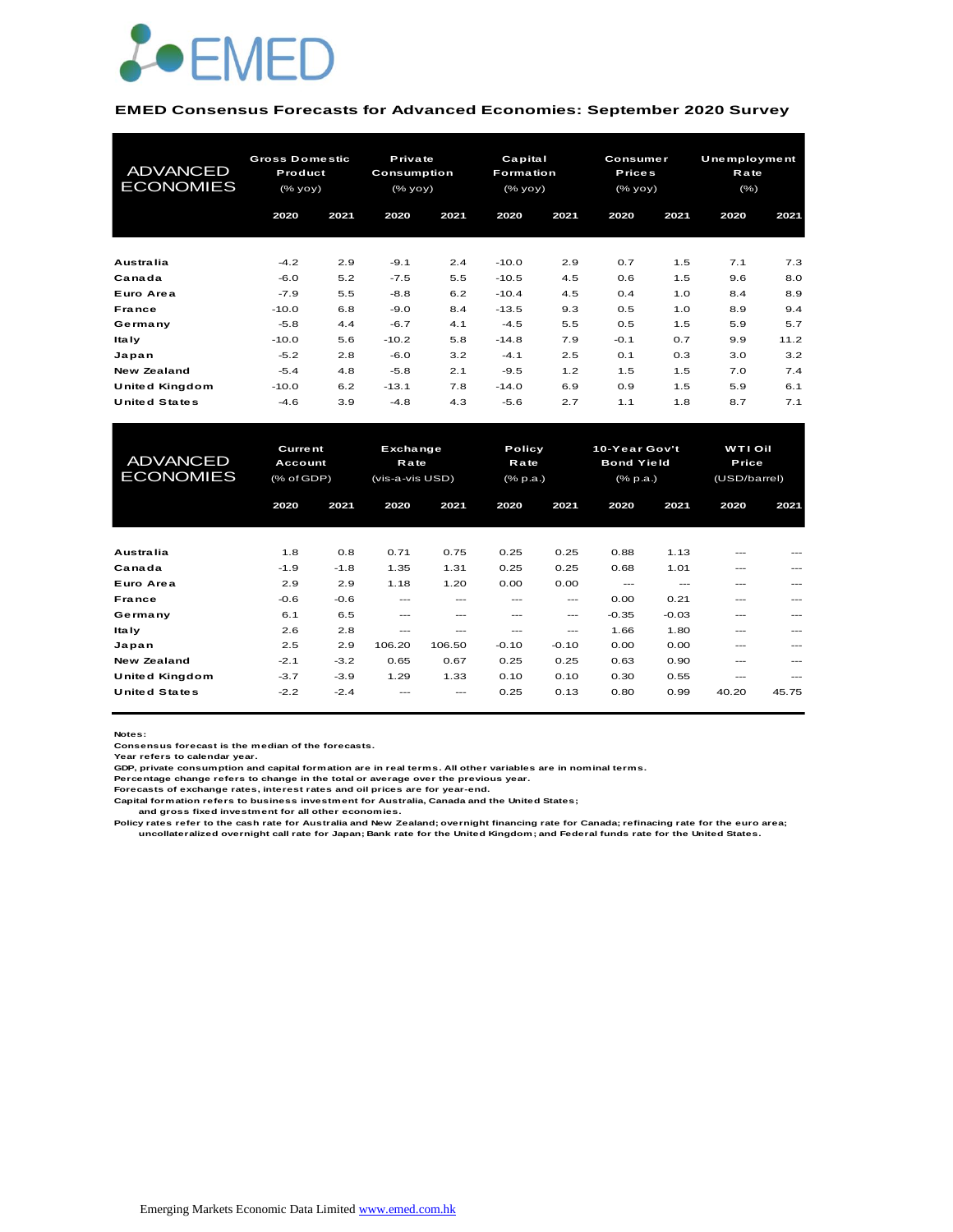

#### **EMED Consensus Forecasts for Emerging Markets: September 2020 Survey**

|                       | <b>Gross Domestic</b> |      | <b>Private</b> |      |            | <b>Fixed</b><br>Consumer |               |      | <b>Unemployment</b> |      |  |
|-----------------------|-----------------------|------|----------------|------|------------|--------------------------|---------------|------|---------------------|------|--|
| <b>EMERGING</b>       | Product               |      | Consumption    |      | Investment |                          | <b>Prices</b> |      | Rate                |      |  |
| <b>MARKETS</b>        | (% yoy)               |      | $(%$ (% yoy)   |      | (% yoy)    |                          | $(%$ (% yoy)  |      | $(\% )$             |      |  |
|                       | 2020                  | 2021 | 2020           | 2021 | 2020       | 2021                     | 2020          | 2021 | 2020                | 2021 |  |
|                       |                       |      |                |      |            |                          |               |      |                     |      |  |
| Argentina             | $-9.6$                | 4.1  | $-9.6$         | 2.2  | $-16.3$    | 2.4                      | 43.5          | 39.8 | 12.0                | 11.4 |  |
| <b>Brazil</b>         | $-6.1$                | 3.6  | $-7.1$         | 3.3  | $-9.0$     | 6.8                      | 2.7           | 3.0  | 13.6                | 13.3 |  |
| Chile                 | $-5.4$                | 5.0  | $-8.3$         | 6.2  | $-12.7$    | 3.2                      | 2.9           | 2.5  | 9.5                 | 8.4  |  |
| China                 | 2.0                   | 8.1  | 2.2            | 10.7 | 2.1        | 6.6                      | 2.8           | 2.1  | 4.3                 | 4.4  |  |
| Colombia              | $-6.8$                | 4.3  | $-7.3$         | 2.0  | $-18.1$    | 0.3                      | 2.6           | 3.0  | 15.9                | 13.0 |  |
| <b>Czech Republic</b> | $-6.1$                | 5.6  | $-2.5$         | 3.1  | $-9.8$     | 1.1                      | 3.0           | 2.0  | 2.9                 | 3.3  |  |
| <b>Hong Kong</b>      | $-6.5$                | 4.2  | $-10.1$        | 4.0  | $-10.1$    | 6.9                      | 1.1           | 1.8  | 5.6                 | 4.5  |  |
| Hungary               | $-5.3$                | 5.4  | $-2.4$         | 3.9  | $-10.4$    | 1.5                      | 3.1           | 2.6  | 4.6                 | 4.4  |  |
| India*                | 7.0                   | 6.9  | 12.9           | 8.5  | 5.2        | 11.4                     | 4.3           | 4.4  | 6.3                 | 5.2  |  |
| Indonesia             | $-1.9$                | 5.5  | $-1.7$         | 5.0  | $-3.1$     | 5.1                      | 2.4           | 3.0  | 5.9                 | 5.4  |  |
| Malaysia              | $-5.0$                | 6.5  | $-5.2$         | 11.4 | $-19.0$    | 2.3                      | $-1.0$        | 1.8  | 4.2                 | 3.5  |  |
| <b>Mexico</b>         | $-9.5$                | 3.5  | $-7.6$         | 3.9  | $-16.6$    | 5.4                      | 3.2           | 3.4  | 5.6                 | 5.1  |  |
| <b>Philippines</b>    | $-6.0$                | 7.6  | $-6.5$         | 2.0  | $-20.3$    | 4.3                      | 2.3           | 2.7  | 10.1                | 7.2  |  |
| Poland                | $-4.1$                | 4.5  | $-3.5$         | 3.6  | $-10.7$    | $-2.2$                   | 3.2           | 2.6  | 5.7                 | 5.8  |  |
| Russia                | $-5.0$                | 3.5  | $-5.3$         | 3.7  | $-7.4$     | 4.5                      | 3.3           | 3.7  | 6.0                 | 5.1  |  |
| Singapore             | $-5.7$                | 4.9  | $-9.6$         | 3.6  | $-10.9$    | 19.3                     | $-0.3$        | 1.0  | 3.2                 | 2.8  |  |
| South Korea           | $-1.1$                | 3.1  | $-3.7$         | 3.6  | 3.2        | 2.9                      | 0.4           | 1.0  | 4.2                 | 4.0  |  |
| Taiwan                | 0.6                   | 3.5  | 0.0            | 2.9  | 3.0        | 3.2                      | $-0.2$        | 1.0  | 4.1                 | 3.8  |  |
| <b>Thailand</b>       | $-6.7$                | 5.2  | $-4.0$         | 3.4  | $-7.9$     | 5.8                      | $-1.1$        | 0.8  | 2.2                 | 1.5  |  |
| Turkey                | $-4.5$                | 5.0  | $-2.1$         | 4.3  | $-2.8$     | 12.5                     | 11.7          | 10.1 | 15.1                | 13.7 |  |

|                       |                   | <b>Money</b>                             |                                          | Merchandise       | Merchandise                         |                                     | <b>Current</b> |        | <b>Exchange</b> |       |
|-----------------------|-------------------|------------------------------------------|------------------------------------------|-------------------|-------------------------------------|-------------------------------------|----------------|--------|-----------------|-------|
| <b>EMERGING</b>       | Supply M2         |                                          | <b>Exports</b>                           |                   | <b>Imports</b>                      |                                     | <b>Account</b> |        | Rate            |       |
| <b>MARKETS</b>        | $(%$ (% yoy)      |                                          | (% yoy)                                  |                   | (% yoy)                             |                                     | (% of GDP)     |        | (vis-a-vis USD) |       |
|                       | 2020              | 2021                                     | 2020                                     | 2021              | 2020                                | 2021                                | 2020           | 2021   | 2020            | 2021  |
|                       |                   |                                          |                                          |                   |                                     |                                     |                |        |                 |       |
|                       |                   |                                          |                                          |                   |                                     |                                     |                |        |                 |       |
| Argentina             | 84.6              | 42.2                                     | $-6.7$                                   | 6.3               | $-12.1$                             | 4.2                                 | 1.2            | 0.9    | 80.00           | 97.88 |
| <b>Brazil</b>         | 3.3               | 9.0                                      | $-3.7$                                   | 9.2               | $-11.2$                             | 8.5                                 | $-1.2$         | $-1.4$ | 5.30            | 5.03  |
| Chile                 | 10.0              | 6.0                                      | $-10.0$                                  | 12.0              | $-25.0$                             | 10.0                                | $-0.5$         | $-2.2$ | 800             | 785   |
| China                 | 10.8              | 9.0                                      | $-2.1$                                   | 5.7               | $-3.1$                              | 6.8                                 | 0.5            | 0.5    | 7.00            | 6.90  |
| Colombia              | 10.9              | 6.4                                      | $-24.5$                                  | 2.0               | $-20.2$                             | 3.0                                 | $-3.7$         | $-3.3$ | 3704            | 3675  |
| <b>Czech Republic</b> | $\qquad \qquad -$ | $\hspace{0.05cm} \ldots \hspace{0.05cm}$ | $-5.9$                                   | 16.6              | $-2.0$                              | 13.6                                | $-1.0$         | $-0.3$ | 22.9            | 22.1  |
| <b>Hong Kong</b>      | 1.0               | 3.0                                      | $-7.4$                                   | 3.7               | $-8.7$                              | 4.4                                 | 2.7            | 3.5    | 7.80            | 7.82  |
| Hungary               | $---$             | $\sim$ $\sim$                            | $\sim$ $\sim$                            | $\cdots$          | $\hspace{0.05cm} \ldots$            | $\hspace{0.05cm} \ldots$            | $-1.5$         | 0.0    | 301             | 295   |
| India*                | $---$             | $\qquad \qquad \cdots$                   | $-10.5$                                  | 9.9               | $-26.3$                             | 15.3                                | $-1.3$         | $-0.3$ | 75              | 76    |
| Indonesia             | $\frac{1}{2}$     | $\sim$ $\sim$                            | $-11.7$                                  | 6.4               | $-13.4$                             | 3.6                                 | $-1.9$         | $-2.1$ | 14450           | 14385 |
| Malaysia              | $---$             | $---$                                    | $\cdots$                                 | $\cdots$          | $\hspace{0.05cm}---\hspace{0.05cm}$ | $\hspace{0.05cm}---\hspace{0.05cm}$ | 1.7            | 1.9    | 4.23            | 4.15  |
| <b>Mexico</b>         | 10.8              | 8.6                                      | $-14.5$                                  | 12.1              | $-16.0$                             | 11.6                                | O.1            | $-1.1$ | 22.5            | 22.1  |
| <b>Philippines</b>    | $\frac{1}{2}$     | $\hspace{0.05cm} \ldots$                 | $-15.2$                                  | 9.7               | $-17.8$                             | 6.4                                 | 0.4            | $-0.7$ | 51.0            | 51.0  |
| Poland                | $\frac{1}{2}$     | $\sim$ $\sim$                            | $\hspace{0.05cm} \ldots \hspace{0.05cm}$ | $\qquad \qquad -$ | $\hspace{0.05cm} \ldots$            | $\hspace{0.05cm} \ldots$            | 1.0            | 0.5    | 3.88            | 3.87  |
| Russia                | 13.5              | 10.0                                     | $-20.7$                                  | 14.7              | $-18.2$                             | 11.1                                | 1.5            | 2.2    | 72.5            | 70.0  |
| Singapore             | $\overline{a}$    | $\hspace{0.05cm} \ldots$                 | $\hspace{0.05cm} \ldots$                 | $\cdots$          | $\hspace{0.05cm} \ldots$            | $\hspace{0.05cm}---\hspace{0.05cm}$ | 17.0           | 17.6   | 1.39            | 1.39  |
| South Korea           | 9.1               | 8.2                                      | $-3.5$                                   | 4.4               | $-2.6$                              | 5.1                                 | 3.0            | 3.3    | 1202            | 1190  |
| Taiwan                | 4.1               | 4.5                                      | $-2.4$                                   | 3.3               | $-2.2$                              | 2.8                                 | 11.5           | 10.8   | 30.0            | 29.5  |
| <b>Thailand</b>       | 4.0               | 5.0                                      | $-11.2$                                  | 4.5               | $-16.0$                             | 6.5                                 | 3.9            | 5.4    | 31.5            | 30.6  |
| Turkey                | 35.0              | 18.0                                     | $-16.4$                                  | 6.6               | $-8.6$                              | 8.7                                 | $-2.5$         | $-2.9$ | 6.97            | 7.00  |
|                       |                   |                                          |                                          |                   |                                     |                                     |                |        |                 |       |

**Notes:** 

**Consensus forecast is the median of the forecasts.**

**Year refers to calendar year except for India for which fiscal year (April to March) is used.**

**GDP, private consumption and fixed investment are in real terms. All other variables are in nominal terms.**

**Percentage change refers to change in the total or average over the previous year, except for money supply growth which is** 

 **based on year-end figures.**

**Forecasts of exchange rates and interest rates are for year-end.**

**\*Forecasts for India are FY20/21 and FY21/22**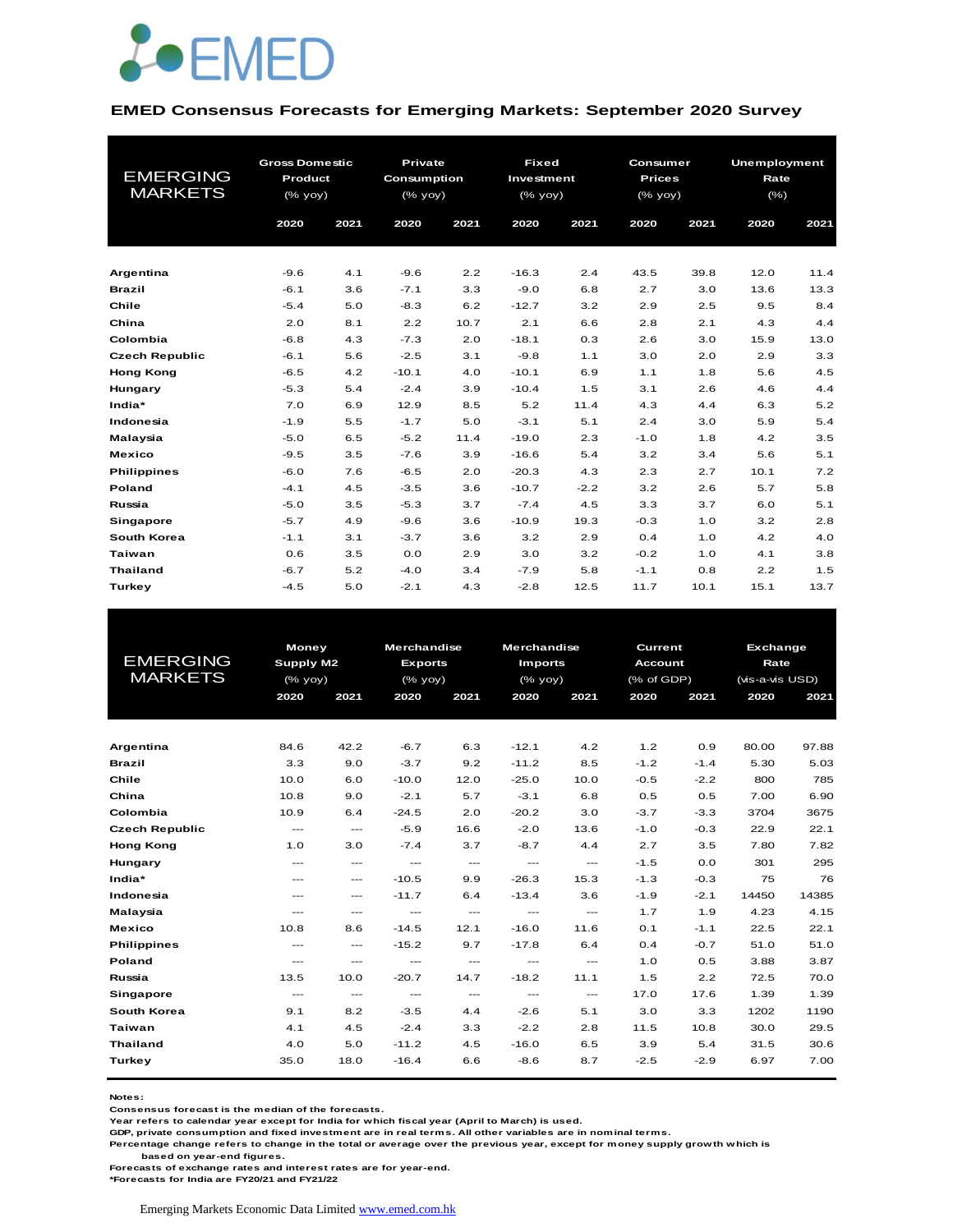### *<u>LOEMED</u>*

### **EMED Consensus Forecasts for the United States: September 2020 Survey**

| <b>UNITED STATES</b>             | <b>Gross Domestic</b><br>Product<br>(% yoy) |      | <b>Consumer</b><br><b>Prices</b><br>(% yoy) |         | <b>UNITED STATES</b>                |        | <b>Gross Domestic</b><br>Product<br>(% yoy) |      | Consumer<br><b>Prices</b><br>$(% \mathsf{Y}^{\prime }\mathsf{Y}^{\prime }\mathsf{Y}^{\prime })$ |
|----------------------------------|---------------------------------------------|------|---------------------------------------------|---------|-------------------------------------|--------|---------------------------------------------|------|-------------------------------------------------------------------------------------------------|
|                                  | 2020                                        | 2021 | 2020                                        | 2021    |                                     | 2020   | 2021                                        | 2020 | 2021                                                                                            |
| <b>ABN AMRO</b>                  | -4.8                                        | 3.4  | 1.2                                         | 2.0     | <b>Mortgage Bankers Association</b> | $-5.6$ | 4.1                                         | 1.1  | 2.7                                                                                             |
| <b>Action Economics</b>          | $-3.7$                                      | 5.3  | 1.3                                         | 2.6     | <b>NAR</b>                          | $-6.0$ | 4.0                                         | 0.3  | 1.9                                                                                             |
| <b>AIB Global Treasury</b>       | $-5.9$                                      | 4.7  | 2.0                                         | 2.0     | <b>National Bank of Canada</b>      | $-4.0$ | 3.0                                         | 1.2  | 1.9                                                                                             |
| <b>Bank Julius Baer</b>          | $-3.7$                                      | 4.2  | 1.2                                         | 1.6     | <b>NIESR</b>                        | $-7.1$ | 5.3                                         | 0.7  | 1.4                                                                                             |
| <b>BayernLB</b>                  | $-6.0$                                      | 3.0  | 0.9                                         | 1.5     | <b>Northern Trust</b>               | $-4.7$ | 4.7                                         | 0.4  | 1.8                                                                                             |
| <b>Berenberg Capital Markets</b> | -4.5                                        | 3.5  | 1.1                                         | 1.7     | <b>PNC</b>                          | $-5.3$ | 3.5                                         | 1.2  | 1.2                                                                                             |
| <b>BMO Capital Markets</b>       | $-4.5$                                      | 4.0  | 1.2                                         | 1.9     | Prometeia                           | $-5.7$ | 4.4                                         | 0.9  | 1.2                                                                                             |
| <b>Capital Economics</b>         | $-3.7$                                      | 4.5  | 1.3                                         | $2.2\,$ | Royal Bank of Canada                | $-4.1$ | 3.4                                         | 1.0  | 1.7                                                                                             |
| <b>CIBC World Markets</b>        | $-6.2$                                      | 7.0  | 1.0                                         | 2.5     | RWI                                 | $-4.5$ | 3.5                                         | 0.9  | 1.8                                                                                             |
| <b>Comerica Bank</b>             | $-5.2$                                      | 3.0  | 1.1                                         | 1.9     | <b>Schroders</b>                    | $-4.1$ | 3.7                                         | 1.1  | 1.4                                                                                             |
| Commerzbank                      | -4.0                                        | 4.3  | 1.2                                         | 2.0     | <b>Scotia Capital</b>               | $-4.2$ | 4.4                                         | 1.3  | 2.2                                                                                             |
| <b>Credit Suisse</b>             | $-5.2$                                      | 3.4  | 1.1                                         | 1.9     | <b>Societe Generale</b>             | $-4.2$ | 3.4                                         | 1.2  | 1.7                                                                                             |
| Daiwa Institute of Research      | $-5.3$                                      | 3.2  | 1.1                                         | 1.7     | <b>Standard &amp; Poor's</b>        | $-5.0$ | 5.2                                         | 0.7  | 1.4                                                                                             |
| Danske Bank                      | $-4.3$                                      | 4.5  | 2.1                                         | 2.1     | <b>TD Economics</b>                 | $-4.0$ | 3.4                                         | 1.3  | 2.6                                                                                             |
| Deka Bank                        | $-3.4$                                      | 4.9  | 1.1                                         | 1.5     | University of Michigan - RSQE       | $-4.6$ | 3.6                                         | 0.7  | 1.2                                                                                             |
| <b>Desjardins</b>                | $-4.2$                                      | 3.3  | 1.1                                         | 1.7     | <b>UOB</b>                          | $-5.8$ | 2.5                                         | 0.9  | 1.2                                                                                             |
| <b>DZ Bank</b>                   | $-5.5$                                      | 4.0  | 1.1                                         | 1.8     | <b>Wells Fargo</b>                  | $-4.2$ | 4.6                                         | 1.1  | 1.7                                                                                             |
| <b>Erste Group Bank AG</b>       | $-4.3$                                      | 3.8  | 1.0                                         | 1.5     |                                     |        |                                             |      |                                                                                                 |
| <b>Fannie Mae</b>                | $-3.7$                                      | 4.2  | 1.2                                         | 2.5     | <b>CONSENSUS</b>                    |        |                                             |      |                                                                                                 |
| <b>First Trust Advisors</b>      | $-4.3$                                      | 4.4  | 1.3                                         | 2.5     | Median                              | $-4.5$ | 4.0                                         | 1.1  | 1.8                                                                                             |
| <b>IFO Munich Institute</b>      | $-5.7$                                      | 4.4  | 0.7                                         | 1.3     | Mean                                | $-4.8$ | 4.0                                         | 1.1  | 1.8                                                                                             |
| Intesa Sanpaolo                  | $-4.3$                                      | 2.9  | 0.8                                         | 1.9     | High                                | $-3.4$ | 7.0                                         | 2.1  | 2.7                                                                                             |
| <b>Kiel Institute</b>            | -4.1                                        | 3.8  | 1.3                                         | 2.3     | Low                                 | $-7.1$ | 2.5                                         | 0.3  | 1.2                                                                                             |
| <b>Moody's Analytics</b>         | -4.3                                        | 3.5  | 1.3                                         | 2.0     | <b>Standard Deviation</b>           | 0.9    | 0.8                                         | 0.3  | 0.4                                                                                             |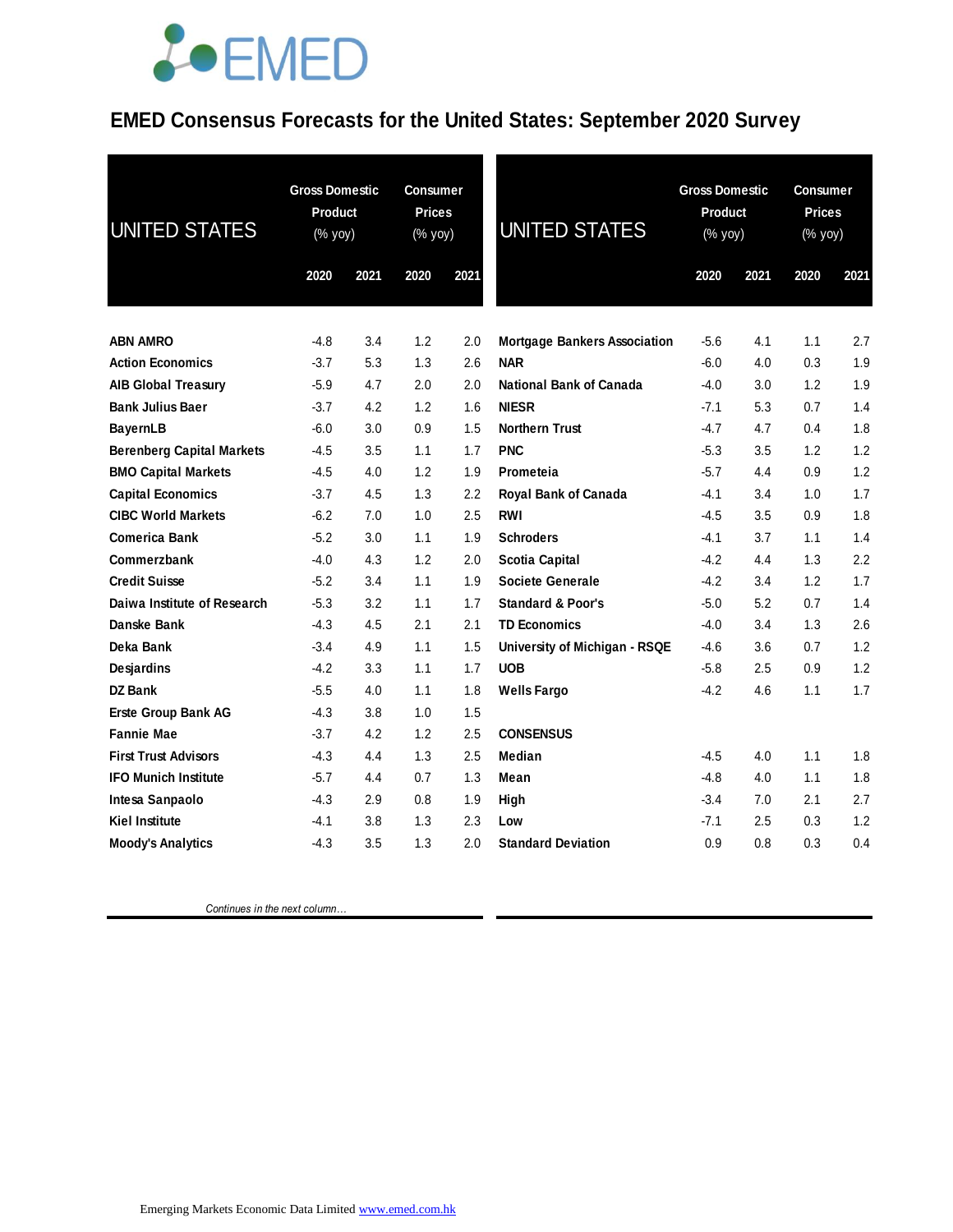## **JOEMED**

### **EMED Consensus Forecasts for the Euro Area: September 2020 Survey**

| <b>EURO AREA</b>                 | <b>Gross Domestic</b><br><b>Product</b><br>(% yoy) |      | <b>Consumer</b><br><b>Prices</b><br>(% yoy) |      | <b>EURO AREA</b>             | <b>Gross Domestic</b><br><b>Product</b><br>(% yoy) |      | <b>Consumer</b><br><b>Prices</b><br>(% yoy) |      |
|----------------------------------|----------------------------------------------------|------|---------------------------------------------|------|------------------------------|----------------------------------------------------|------|---------------------------------------------|------|
|                                  | 2020                                               | 2021 | 2020                                        | 2021 |                              | 2020                                               | 2021 | 2020                                        | 2021 |
|                                  |                                                    |      |                                             |      |                              |                                                    |      |                                             |      |
| <b>ABN AMRO</b>                  | $-7.4$                                             | 3.6  | 0.4                                         | 1.0  | <b>Northern Trust</b>        | $-6.6$                                             | 5.2  | 0.2                                         | 1.0  |
| <b>AIB Global Treasury</b>       | $-7.5$                                             | 4.7  | 1.3                                         | 1.4  | Prometeia                    | $-8.1$                                             | 5.0  | 0.2                                         | 1.0  |
| <b>Bank Julius Baer</b>          | $-7.3$                                             | 6.0  | 0.5                                         | 1.1  | Rabobank                     | $-8.9$                                             | 4.3  | 0.4                                         | 1.5  |
| <b>BayernLB</b>                  | $-8.7$                                             | 3.9  | 0.2                                         | 1.4  | Royal Bank of Canada         | $-9.2$                                             | 4.8  | 0.4                                         | 1.0  |
| <b>Berenberg Capital Markets</b> | $-7.9$                                             | 5.5  | 0.4                                         | 0.7  | <b>RWI</b>                   | $-8.4$                                             | 6.6  | 0.4                                         | 0.9  |
| <b>BMO Capital Markets</b>       | $-7.0$                                             | 6.0  | 0.4                                         | 1.1  | <b>Schroders</b>             | $-7.8$                                             | 6.2  | 0.3                                         | 1.1  |
| <b>Capital Economics</b>         | $-7.5$                                             | 5.0  | 0.4                                         | 0.7  | <b>Scotia Capital</b>        | $-8.3$                                             | 5.3  | 0.5                                         | 1.0  |
| Commerzbank                      | $-6.5$                                             | 5.5  | 0.4                                         | 0.9  | <b>Societe Generale</b>      | $-6.6$                                             | 4.8  | 0.3                                         | 0.8  |
| <b>Credit Suisse</b>             | $-8.0$                                             | 5.5  | 0.5                                         | 0.9  | <b>Standard &amp; Poor's</b> | $-7.8$                                             | 5.5  | 0.3                                         | 1.2  |
| Danske Bank                      | $-8.3$                                             | 5.5  | 0.3                                         | 0.9  | <b>TD Economics</b>          | $-7.4$                                             | 6.3  | 0.4                                         | 1.1  |
| Deka Bank                        | $-8.4$                                             | 7.2  | 0.4                                         | 1.0  | <b>UOB</b>                   | $-7.4$                                             | 5.2  | 0.4                                         | 1.1  |
| <b>DZ Bank</b>                   | $-8.7$                                             | 6.8  | 0.5                                         | 1.5  | <b>Wells Fargo</b>           | $-8.2$                                             | 5.3  | 0.3                                         | 0.9  |
| <b>Erste Group Bank AG</b>       | $-7.6$                                             | 5.4  | 0.4                                         | 1.2  |                              |                                                    |      |                                             |      |
| <b>ETLA</b>                      | $-7.6$                                             | 5.5  | 0.5                                         | 1.5  |                              |                                                    |      |                                             |      |
| <b>IFO Munich Institute</b>      | $-8.4$                                             | 6.1  | 0.2                                         | 0.9  | <b>CONSENSUS</b>             |                                                    |      |                                             |      |
| Intesa Sanpaolo                  | $-8.3$                                             | 5.9  | 0.2                                         | 1.1  | Median                       | $-7.9$                                             | 5.4  | 0.4                                         | 1.0  |
| <b>Kiel Institute</b>            | $-7.0$                                             | 5.3  | 0.5                                         | 1.7  | Mean                         | $-7.9$                                             | 5.4  | 0.4                                         | 1.1  |
| <b>Mizuho Securities</b>         | $-9.1$                                             | 5.1  | 0.5                                         | 1.1  | High                         | $-6.5$                                             | 7.2  | 1.3                                         | 1.7  |
| <b>Moody's Analytics</b>         | $-8.0$                                             | 3.8  | 0.3                                         | 0.1  | Low                          | $-9.2$                                             | 3.6  | 0.2                                         | 0.1  |
| <b>NIESR</b>                     | $-8.8$                                             | 4.6  | 0.3                                         | 0.9  | <b>Standard Deviation</b>    | 0.7                                                | 0.8  | 0.2                                         | 0.3  |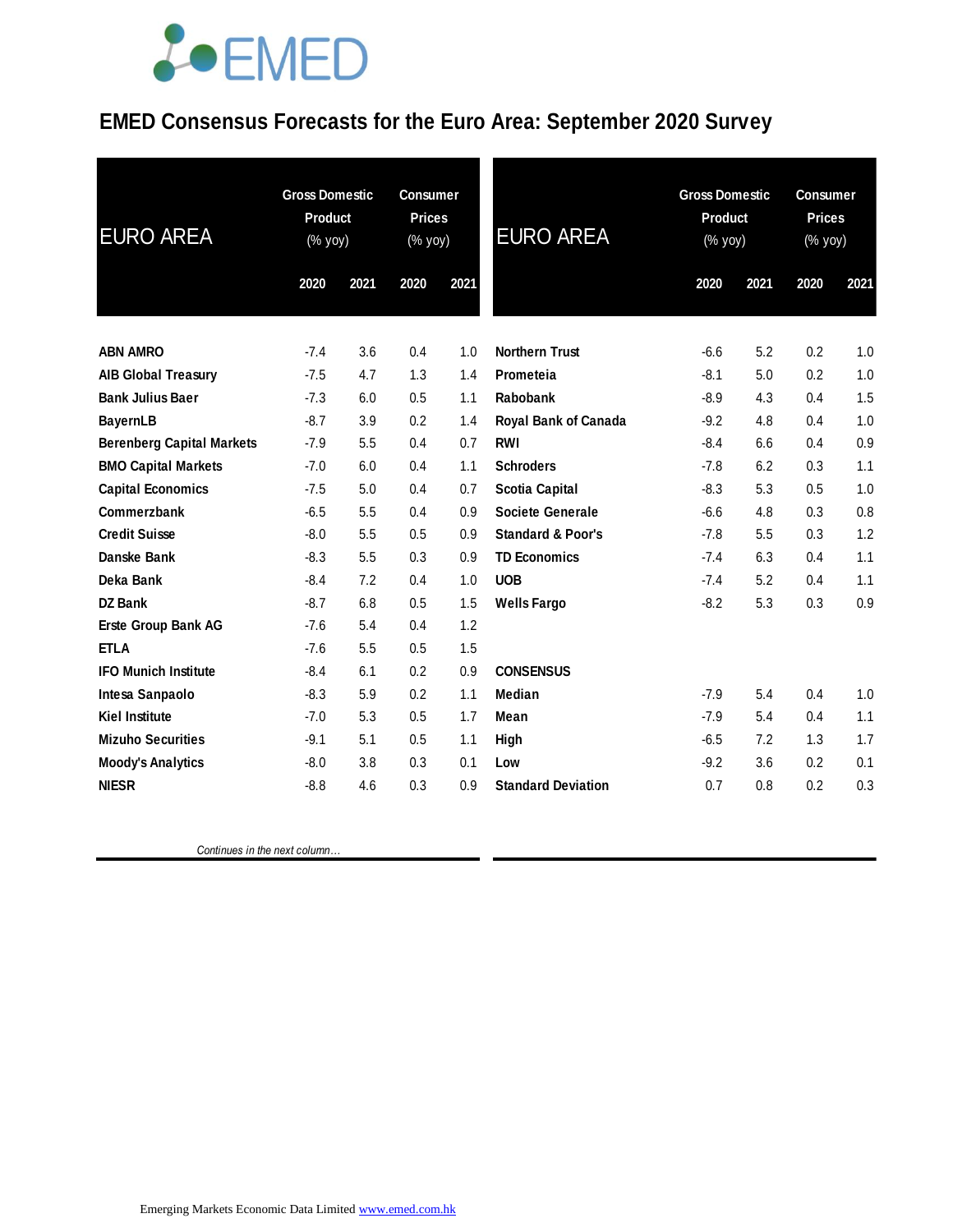# LOEMED

### **EMED Consensus Forecasts for Japan: September 2020 Survey**

| <b>JAPAN</b>                     | <b>Gross Domestic</b><br>Product<br>(% yoy) |      | <b>Consumer</b><br><b>Prices</b><br>(% yoy) |        | <b>JAPAN</b>              | <b>Gross Domestic</b><br><b>Product</b><br>(% yoy) |      | <b>Consumer</b><br><b>Prices</b><br>(% yoy) |        |
|----------------------------------|---------------------------------------------|------|---------------------------------------------|--------|---------------------------|----------------------------------------------------|------|---------------------------------------------|--------|
|                                  | 2020                                        | 2021 | 2020                                        | 2021   |                           | 2020                                               | 2021 | 2020                                        | 2021   |
|                                  |                                             |      |                                             |        |                           |                                                    |      |                                             |        |
| <b>ABN AMRO</b>                  | $-5.6$                                      | 1.9  | 0.2                                         | 0.5    | <b>NIESR</b>              | $-4.9$                                             | 3.1  | 0.7                                         | 0.2    |
| <b>AIB Global Treasury</b>       | $-5.2$                                      | 3.0  | 0.8                                         | 0.5    | <b>Northern Trust</b>     | $-4.4$                                             | 3.2  | $-1.1$                                      | 0.3    |
| <b>Bank Julius Baer</b>          | $-6.0$                                      | 2.7  | 0.2                                         | 0.2    | Prometeia                 | $-5.7$                                             | 4.2  | 1.3                                         | 0.2    |
| <b>BayernLB</b>                  | $-4.5$                                      | 2.0  | $-0.3$                                      | 0.3    | <b>RWI</b>                | $-5.2$                                             | 2.6  | 0.3                                         | 0.4    |
| <b>Berenberg Capital Markets</b> | $-5.8$                                      | 3.0  | 0.1                                         | 0.2    | <b>Schroders</b>          | $-4.6$                                             | 3.6  | $-0.3$                                      | $-0.4$ |
| <b>BMO Capital Markets</b>       | $-5.0$                                      | 4.0  | 0.2                                         | 0.5    | <b>Scotia Capital</b>     | $-4.9$                                             | 2.5  | $-0.4$                                      | 0.5    |
| <b>Capital Economics</b>         | $-5.5$                                      | 3.3  | $-0.2$                                      | $-0.6$ | <b>Societe Generale</b>   | $-4.4$                                             | 4.5  | 0.1                                         | 0.5    |
| Commerzbank                      | $-5.0$                                      | 2.5  | 0.2                                         | 0.5    | <b>TD Economics</b>       | $-5.1$                                             | 3.1  | 0.2                                         | 1.2    |
| <b>Credit Suisse</b>             | $-4.9$                                      | 1.5  | $-0.3$                                      | 0.3    | <b>UOB</b>                | $-5.5$                                             | 2.5  | 0.0                                         | 1.1    |
| Daiwa Institute of Research      | $-5.8$                                      | 2.1  | $-0.3$                                      | $-0.9$ | <b>Wells Fargo</b>        | $-6.2$                                             | 1.9  | 0.1                                         | 0.2    |
| Danske Bank                      | $-5.9$                                      | 2.3  | 0.1                                         | 0.2    |                           |                                                    |      |                                             |        |
| Deka Bank                        | $-4.4$                                      | 4.0  | 0.2                                         | 0.2    |                           |                                                    |      |                                             |        |
| DZ Bank                          | $-6.0$                                      | 2.6  | 0.2                                         | 0.4    | <b>CONSENSUS</b>          |                                                    |      |                                             |        |
| <b>IFO Munich Institute</b>      | $-4.7$                                      | 3.2  | 0.1                                         | 0.3    | Median                    | $-5.2$                                             | 2.7  | 0.1                                         | 0.3    |
| Intesa Sanpaolo                  | $-5.9$                                      | 3.0  | $-0.1$                                      | 0.2    | Mean                      | $-5.1$                                             | 2.8  | 0.1                                         | 0.3    |
| <b>JCER</b>                      | $-6.0$                                      | 1.7  | $-0.1$                                      | 0.7    | High                      | $-0.4$                                             | 4.5  | 1.3                                         | 1.2    |
| <b>Kiel Institute</b>            | $-0.4$                                      | 1.7  | 1.1                                         | 0.9    | Low                       | $-6.2$                                             | 1.5  | $-1.1$                                      | $-0.9$ |
| <b>Moody's Analytics</b>         | $-5.6$                                      | 2.8  | 0.0                                         | 0.8    | <b>Standard Deviation</b> | 1.1                                                | 0.8  | 0.5                                         | 0.4    |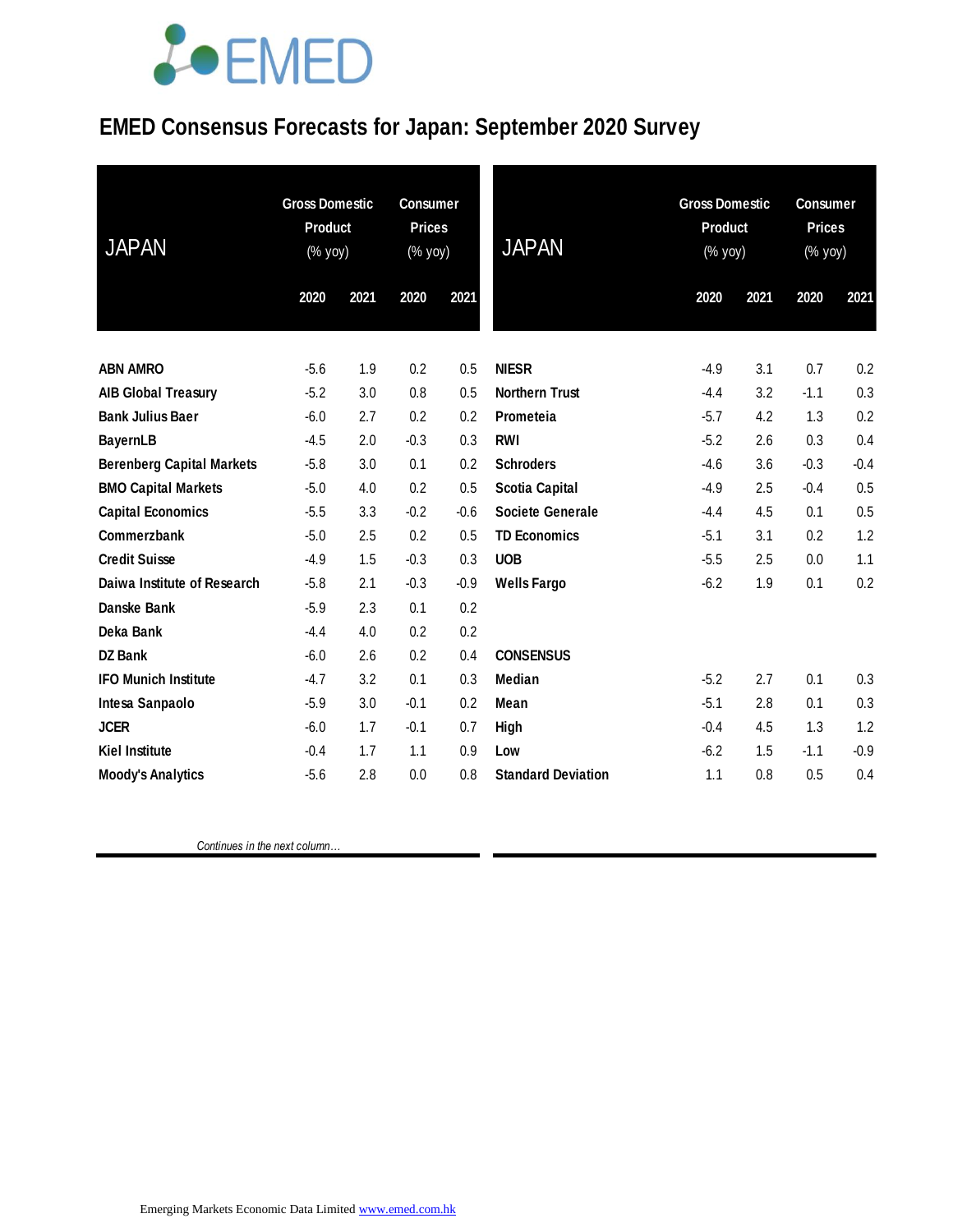# **JOEMED**

### **EMED Consensus Forecasts for China: September 2020 Survey**

| <b>CHINA</b>                     | <b>Gross Domestic</b><br><b>Product</b><br>(% yoy) |      | <b>Consumer</b><br><b>Prices</b><br>(% yoy) |      | <b>CHINA</b>                 | <b>Gross Domestic</b><br>Product<br>(% yoy) |      | <b>Consumer</b><br><b>Prices</b><br>(% yoy) |      |
|----------------------------------|----------------------------------------------------|------|---------------------------------------------|------|------------------------------|---------------------------------------------|------|---------------------------------------------|------|
|                                  | 2020                                               | 2021 | 2020                                        | 2021 |                              | 2020                                        | 2021 | 2020                                        | 2021 |
| <b>ABN AMRO</b>                  | 2.0                                                | 8.0  | 3.0                                         | 2.5  | <b>NIESR</b>                 | 2.1                                         | 8.1  | 3.2                                         | 2.9  |
| <b>Bank Julius Baer</b>          | 1.2                                                | 8.8  | 3.0                                         | 1.9  | <b>Northern Trust</b>        | 5.0                                         | 5.1  | 1.5                                         | 2.2  |
| <b>Bank of East Asia</b>         | 1.9                                                | 7.9  | 2.8                                         | 2.0  | <b>RWI</b>                   | 1.3                                         | 8.0  | 3.1                                         | 3.0  |
| <b>BayernLB</b>                  | 1.0                                                | 7.5  | 3.0                                         | 2.0  | <b>Schroders</b>             | 2.1                                         | 7.0  | 2.9                                         | 2.1  |
| <b>Berenberg Capital Markets</b> | 2.5                                                | 5.0  | 3.2                                         | 2.1  | <b>Scotia Capital</b>        | 2.1                                         | 8.5  | 2.0                                         | 2.5  |
| <b>BMO Capital Markets</b>       | 2.0                                                | 8.0  | 3.2                                         | 2.1  | <b>Societe Generale</b>      | 2.5                                         | 7.5  | 2.8                                         | 1.8  |
| <b>Capital Economics</b>         | 2.0                                                | 9.5  | 2.5                                         | 2.0  | <b>Standard &amp; Poor's</b> | 1.2                                         | 7.4  | 3.2                                         | 1.8  |
| Commerzbank                      | 1.0                                                | 9.0  | 2.5                                         | 2.3  | <b>UOB</b>                   | 1.8                                         | 8.2  | 3.5                                         | 3.0  |
| <b>Credit Suisse</b>             | 3.3                                                | 5.6  | 2.7                                         | 2.6  | <b>Wells Fargo</b>           | 2.4                                         | 9.9  | 2.8                                         | 2.1  |
| Daiwa Institute of Research      | 1.8                                                | 6.5  | 2.7                                         | 2.5  |                              |                                             |      |                                             |      |
| Danske Bank                      | 1.0                                                | 9.0  | 2.7                                         | 2.2  |                              |                                             |      |                                             |      |
| Deka Bank                        | 2.4                                                | 8.5  | 2.9                                         | 2.1  |                              |                                             |      |                                             |      |
| <b>DZ Bank</b>                   | 1.8                                                | 8.8  | 2.8                                         | 2.1  | <b>CONSENSUS</b>             |                                             |      |                                             |      |
| <b>IFO Munich Institute</b>      | 0.1                                                | 11.2 | 2.9                                         | 3.0  | <b>Median</b>                | 2.0                                         | 8.1  | 2.8                                         | 2.1  |
| Intesa Sanpaolo                  | 2.1                                                | 7.6  | 2.6                                         | 2.1  | Mean                         | 2.0                                         | 8.1  | 2.8                                         | 2.2  |
| JP Morgan                        | 2.5                                                | 8.6  | 2.5                                         | 0.5  | <b>High</b>                  | 5.0                                         | 11.2 | 3.5                                         | 3.0  |
| <b>Kiel Institute</b>            | 2.0                                                | 9.7  | 3.2                                         | 2.3  | Low                          | 0.1                                         | 5.0  | 1.5                                         | 0.5  |
| <b>Moody's Analytics</b>         | 3.3                                                | 9.4  | 2.7                                         | 2.9  | <b>Standard Deviation</b>    | 0.9                                         | 1.4  | 0.4                                         | 0.5  |